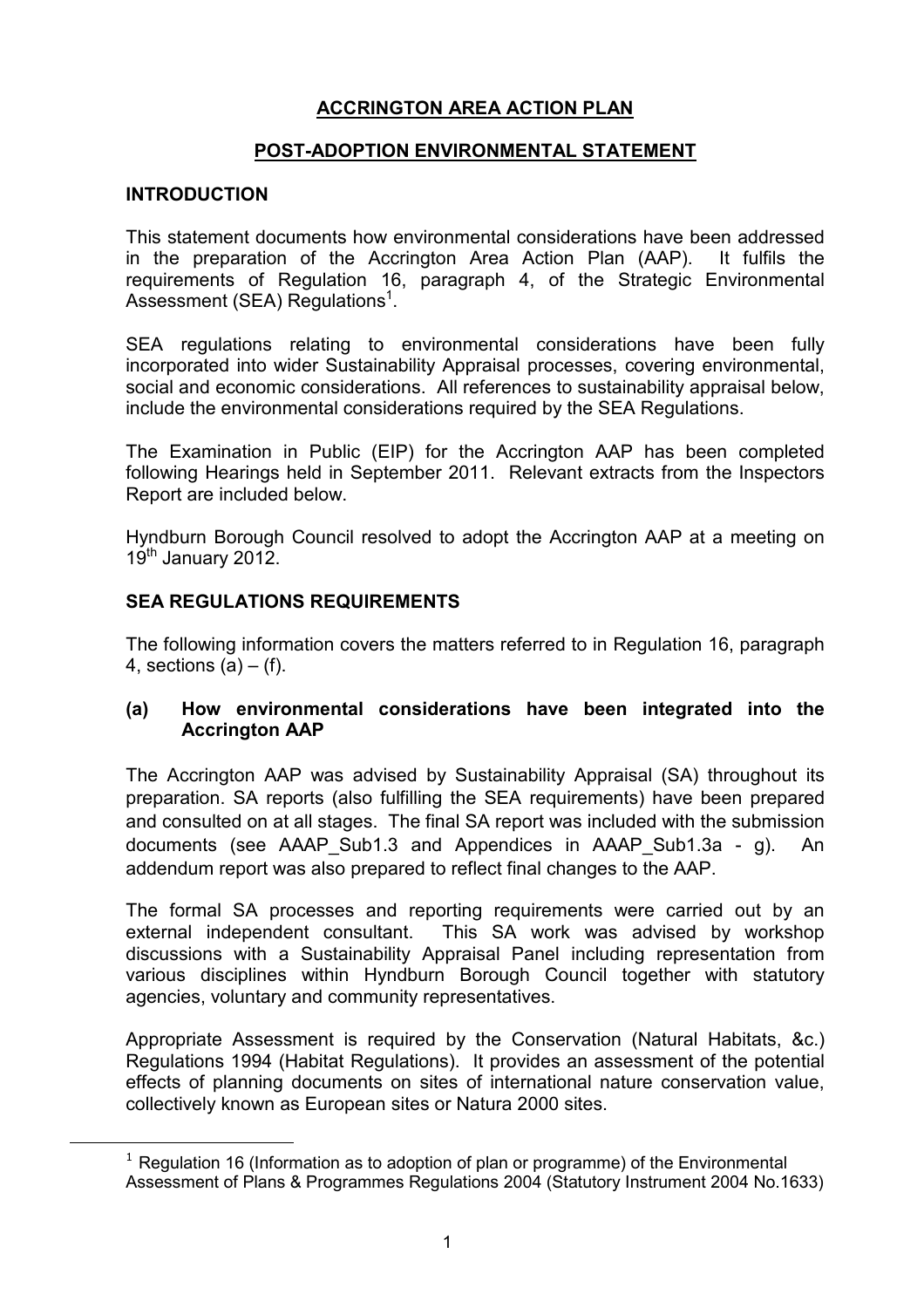An Appropriate Assessment Screening Report was prepared and consulted on for the Accrington AAP together with the Hyndburn Core Strategy. The Screening Report concluded that "the Accrington AAP (and the Core Strategy) would not have any significant effects, either alone or in combination, on the function or viability of any Natura 2000 sites or prevent any of the Natura 2000 sites from maintaining their species or habitats in favourable condition."

Flood risk assessment has been carried out in detail for the Accrington AAP (see document ref Post\_2.23). This resulted in changes to the document, including omission of one development site and numerous policy changes including guidance to encourage deculverting

Paragraph 88 of the Inspectors report says "The AAP has been subject to extensive consultation and Sustainability Appraisal at all stages of its preparation [AAAP\_Sub1.3-1.4], and mitigation measures have been addressed or will be reflected in subsequent development briefs."

# (b) How the environmental report has been taken into account

Commentary on how the Sustainability Appraisal (incorporating SEA requirements) influenced the development of the AAP is included in the SA report (AAAP\_Sub1.3), in addition:

- $\circ$  Section 2.2, Table 2.1, page 8 summarises the stages in development of the Accrington AAP and the SA processes
- o Section 6 page 26 (together with Appendix D), covers the SA of four alternative options for the AAP, concluding that none of the alternative options in isolation would provide for sustainable development within the town centre. It was therefore considered that a hybrid approach would be required to ensure a balance between economic growth and social and environmental regeneration. This is the approach that was taken forward through the further development of the AAP.

Recommendations and Mitigation measures are documented throughout the SA report. These will also be considered during the preparation of more detailed development briefs.

Flood risk assessment has been carried out in detail for the Accrington AAP (see document ref Post\_2.23). This resulted in changes to the document, including omission of one development site and numerous policy changes including guidance to encourage deculverting.

Paragraph 104 of the Inspectors report says:-

"SA has been carried out at all stages during the preparation of the CS & AAAP [CS\_Sub1.5-1.8/AAAP\_Sub1.3-1.4], including details of how the SA influenced the final plans, and is adequate [CS\_Sub1.9/ AAAP\_Sub1.5].

The Habitat Regulations AA Screening Reports set out why AA is not necessary [CS\_Supp3.6/AAAP\_Supp1.1]."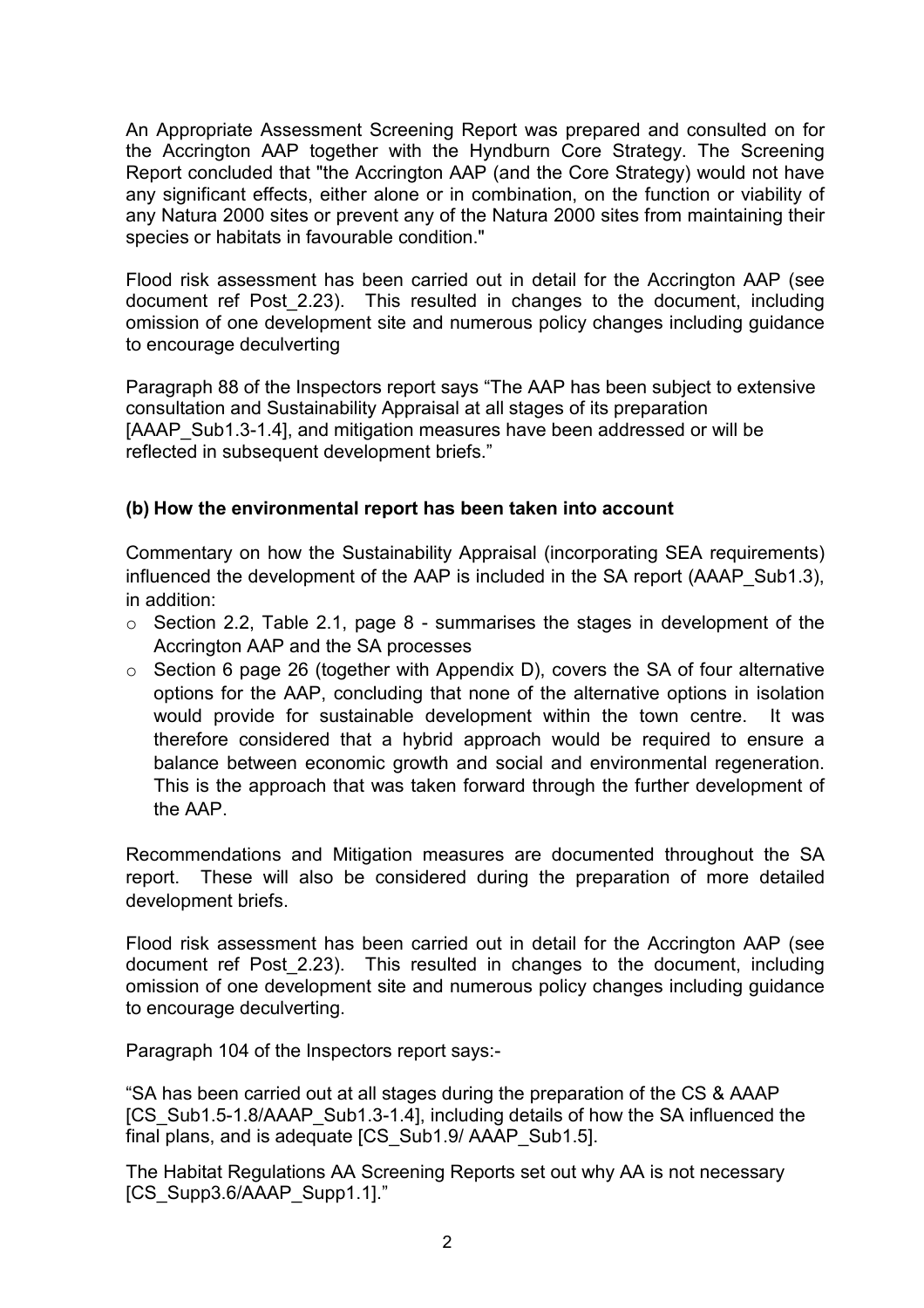#### (c) How opinions expressed in response to consultation on the Accrington AAP and the Sustainability Appraisal report have been taken into account

The Regulation 30 (1) (d) Statement (AAAP\_Sub3.2) lists the various stages at which engagement was undertaken, the methods and timing of that engagement and how each stage influenced the development of the document. A section specifically documents the sustainability appraisal processes together with the consultation and involvement arrangements.

 In relation to the Appropriate assessment screening report, at Publication stage Natural England commented, saying "Natural England commented upon the draft appropriate Assessment Screening Report in our letter of 22 January 2010. Our advice appears to be reflected in the revised document, and we have no additional comments to make at this time."

#### (d) how the results of any consultations entered into with other Member States have been taken into account

This is not relevant to the Accrington AAP.

### (e) the reasons for choosing the Accrington AAP as adopted, in the light of other reasonable alternatives

Four options presented in the Issues and Options Report were evaluated against consultation responses and Sustainability Appraisal. The preferred option for the town centre emerged following public consultation and SA and formed the basis of the Accrington AAP.

The SA report (see AAAP Sub1.3 and Appendices in AAAP Sub1.3a - g) documents the SA of alternative options, concluding that none of the alternative options in isolation would provide for sustainable development within the town centre. It was therefore considered that a hybrid approach would be required, to ensure a balance between economic growth and social and environmental regeneration.

### (f) the measures that are to be taken to monitor the significant environmental effects of the implementation of the Hyndburn Core Strategy

Part D of the AAP includes a section on monitoring and a table is presented that represents a "town centre health check". As part of this work it would be necessary to establish a baseline position and to monitor changes against that position. Some comparison with other similar towns would also be beneficial.

The monitoring outline includes some of the indicators and targets identified by the SA report. It is intended to be refined and ongoing work will reflect further environmental and social considerations.

Paragraph 101 of the Inspectors report says:-